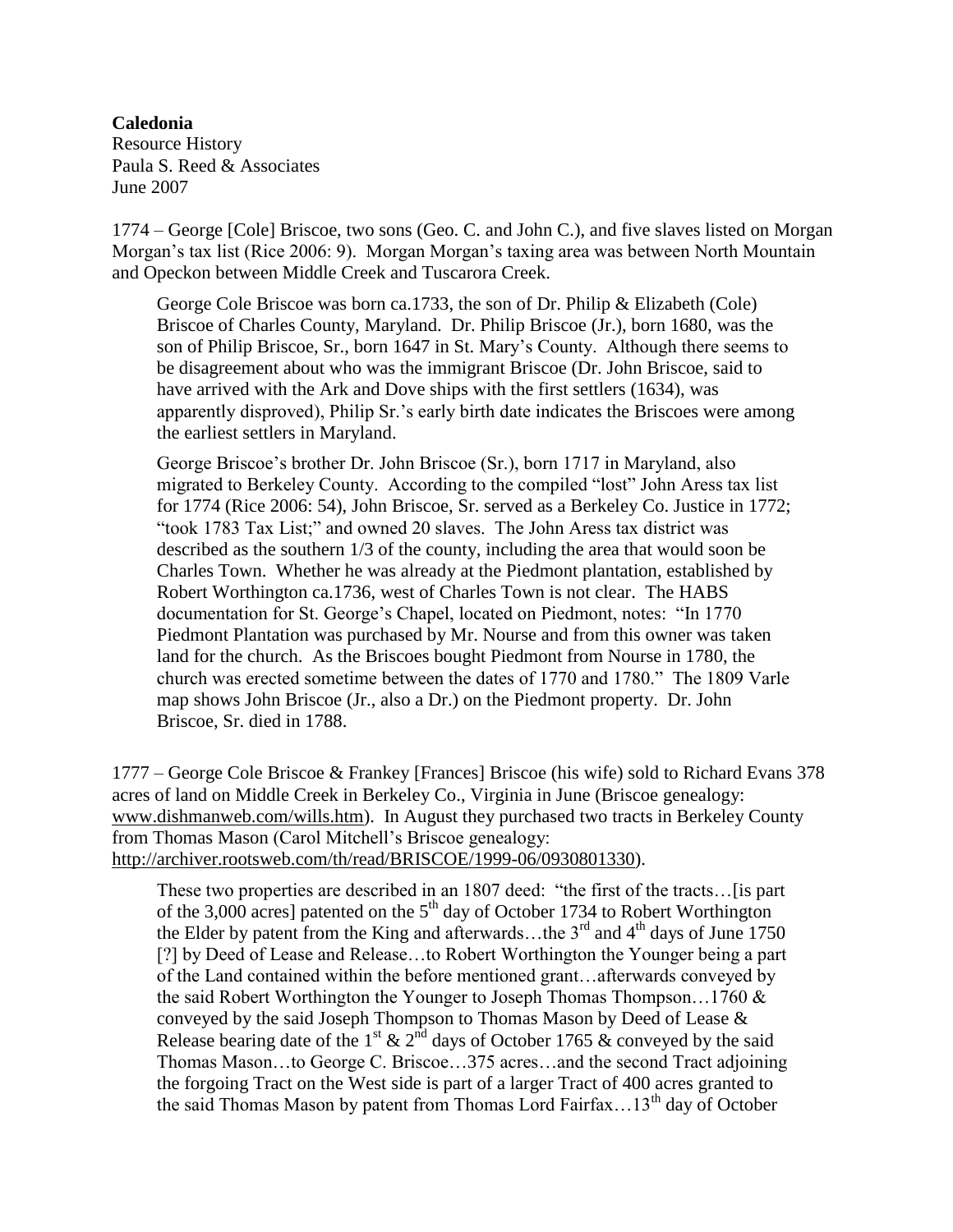1765 & conveyed…by the said Thomas Mason to the said George Briscoe…149 acres…" (JC DB 4/215)

1798 – Berkeley County House and Slave Tax listed George Briscoe with a house in the country valued at 131.25. By comparison, William Morgan, whose "old log house, 28 x 18" was listed on the Jonathon Clark 1786 survey, had a house value of 131.25 as well. Abraham Vanmeter's "framed, 30 x 16" house listed on the Clark survey was valued at 157.50 in 1798.

George's brother John Briscoe at *Piedmont* had a house value of 2625.00, the highest valued house in the county in 1798.

1801 – George Briscoe wrote his will, describing his estate, "whereon I now live," as "supposed to contain between five and six hundred acres, to be equally divided among them…to John Briscoe, George C. Briscoe, Cuthbert Briscoe, Philip Briscoe, Samuel Briscoe, Harrison Briscoe, and Edward Briscoe…" He also devised to his sons "and their sister Elizabeth Hedge, all my negroes, my horses, cattle, hogs, sheep, household, furniture & farming utensils…" (JC WB 1/207)

George Cole Briscoe (Sr.) died in July 1805 (probate July 9). The appraisement of his personal property included 24 slaves but what appeared to be a relatively modest household with only 3 beds, 2 tables, 6 chairs, a desk, "old chest of drawers," and a cupboard, among smaller items. Crops included wheat and corn. The appraisement was done by John Griggs, Benjamin Kerchevel, and Smith Slaughter. (JC WB 1/277)

1807 – March, Geo. Briscoe's sons began selling their interest in the two tracts, totaling 524 acres, to William Cameron of Lancaster County, Pennsylvania. The 1807 purchase by Cameron for \$9,432 was conveyed by John M. Briscoe, Cuthbert Briscoe, George Cole Briscoe [Jr.], Philip Briscoe, Samuel Briscoe, Harrison Briscoe, and Edward Briscoe "all of Jefferson County."(JC DB 4/215)

The 375-acre tract was described as adjoining George [S.] Washington's line and Smith Slaughter, while the 149-acre tract was "adjoining the foregoing Tract on the West side." There is no indication on which tract George Briscoe's house (ca.1777) was located, however, *Caledonia* is located on the larger 375-acre tract.

In 1808 and 1810, Philip and Edward respectively, each again conveyed their  $1/7<sup>th</sup>$ interest in the property for \$1,347. Presumably this was because they were under the age of 21 at the time of the first conveyance, even though they were named in that conveyance. In both of these deeds, William Cameron was described as "of Pennsylvania." (JC DB 5/44, Philip to Cameron, 1808 and DB 6/20, Edward to Cameron, 1810)

On the 1800 census, William Cameron was listed in Hempfield Twp, Lancaster Co., Pennsylvania, age 26-44, with a wife 26-44, a daughter 10-15, and two sons 0-9 years.

1810 – U.S. Population Census listed William Cameron in Jefferson County, Virginia, over 45 years, with a wife (26-44), two other females (16-25), six males (16-25), and one male 0-9 years.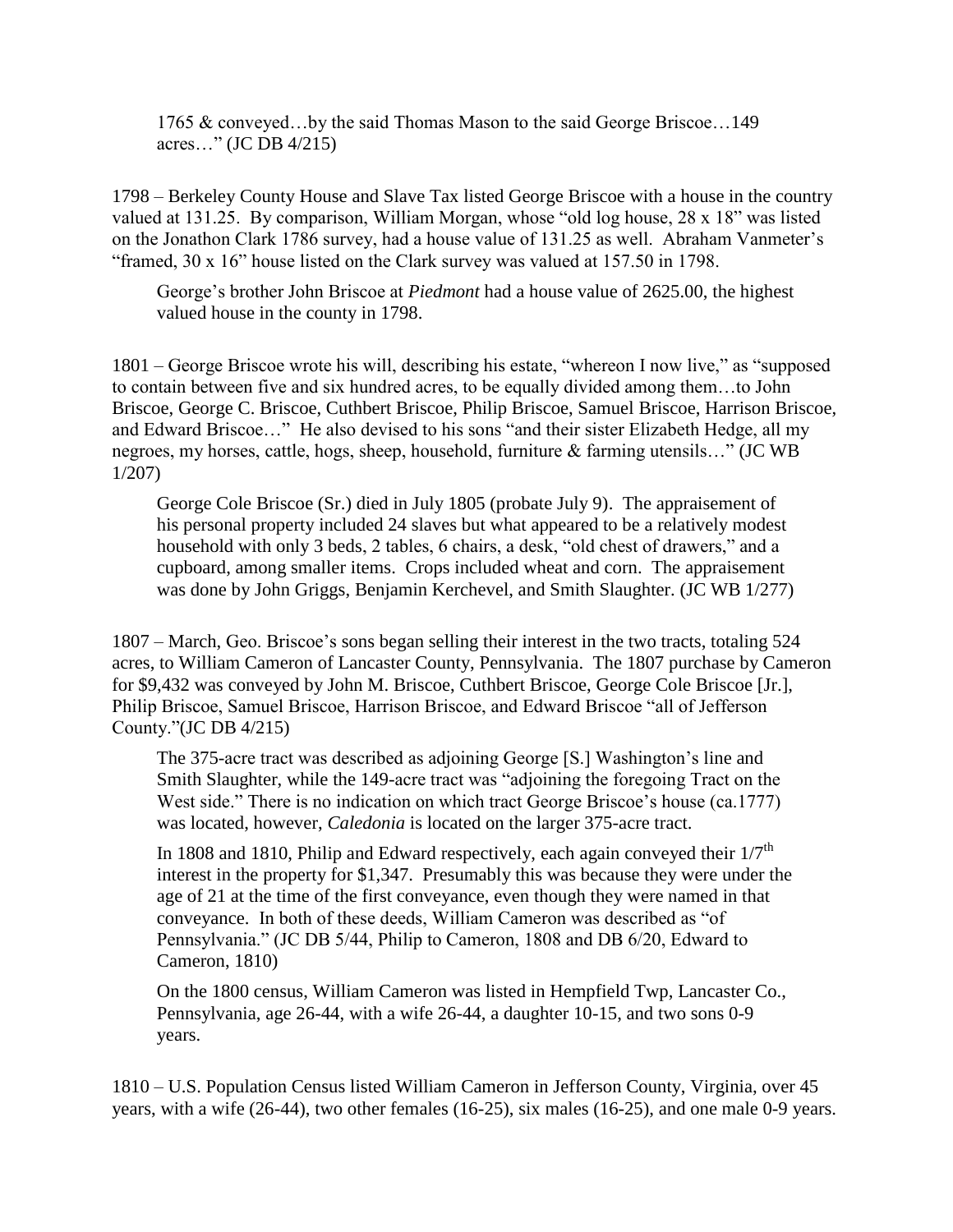No slaves were listed in the household. A later deed dated 1829, after Cameron's death, indicates that he had only two adult sons, William and Samuel, and a daughter Elizabeth Whitehall (of Lancaster County), and the youngest male – who is listed in the Cameron household in 1820 – may have just been too young to mention in the deed or died. It is likely that the extra people in Cameron's household in 1810 were free laborers.

Neighbors Smith Slaughter at *Richwood Hall* had 24 slaves, Samuel Washington at *Harewood* had 21 slaves, and John Briscoe (Jr.) had 49 slaves.

1820 – Jefferson County Land Tax for William Cameron gave a value of \$2,500 to the buildings on his 528 [sic] acres. By comparison, Smith Slaughter's *Richwood Hall* was valued at \$3,500 and George S. Washington's *Harewood* was valued at \$4,000.

Although William Cameron hailed from Lancaster Co., Pennsylvania (a German enclave), the family name Cameron is Scottish. Caledonia being the Roman name for Scotland, it is possible that it was William Cameron who named the Virginia plantation *Caledonia*, although the name does not appear in any of the early records.

1820 census showed William Cameron's household reduced to just himself and his wife and one young male child. There were 7 slaves listed however, and two household members occupied in agriculture.

1823 – William Cameron (Sr.) died intestate. His personal property appraisement, done by Jonathon Grantham, John Mayer (Moyer?), and Joseph Grantham, revealed a higher level of domestic lifestyle. The inventory included a dozen Windsor chairs and 12 other chairs, 3 looking glasses, several tables, 6 framed pictures, 7 beds, a Mahogany sideboard full of China and Queens Ware, a desk and other furniture, stair carpet and floor carpet, a gun with bayonet, Cooper's tools and materials, and butchering supplies, 10 slaves (including 3 children), a beehive, pigs, cows and horses, 5 bear skins, hay, rye, corn, oats, and wheat. The appraisers noted that some of the acreage was sowed by tenants, Jonathon Smith, Jonathon (or Joseph) Grantham, and C. Willis.

 $1829$  – November  $19<sup>th</sup>$ , following the settlement of their father's estate, William (Jr.) and Samuel Cameron, with the consent of their sister Elizabeth and her husband John M. Whitehill, exchanged deeds dividing the land (no money exchanged):

1) Samuel's first parcel of 133 acres was bounded on the east by Dr. Samuel Washington, on the south by Thornton Washington, on the west by Smith Slaughter (deceased) and by brother William Cameron's half, and on the north by "the great road leading from Charles Town to Smithfield." This parcel had on it, judging by later tax records, the *Caledonia* house valued at \$2,500 since 1820. The second parcel was located on the north side of the road, containing 131 acres. The total amount of Samuel Cameron's land was 264 acres. (JC DB 16/270)

2) William's (Jr.) first parcel was 253 acres and an 11-acre woodlot. (JC DB 16/110)

The following year, in the 1830 tax record, Samuel Cameron was listed (under Wm Cameron Heirs) with 263 acres adjoining William Cameron with a building value of